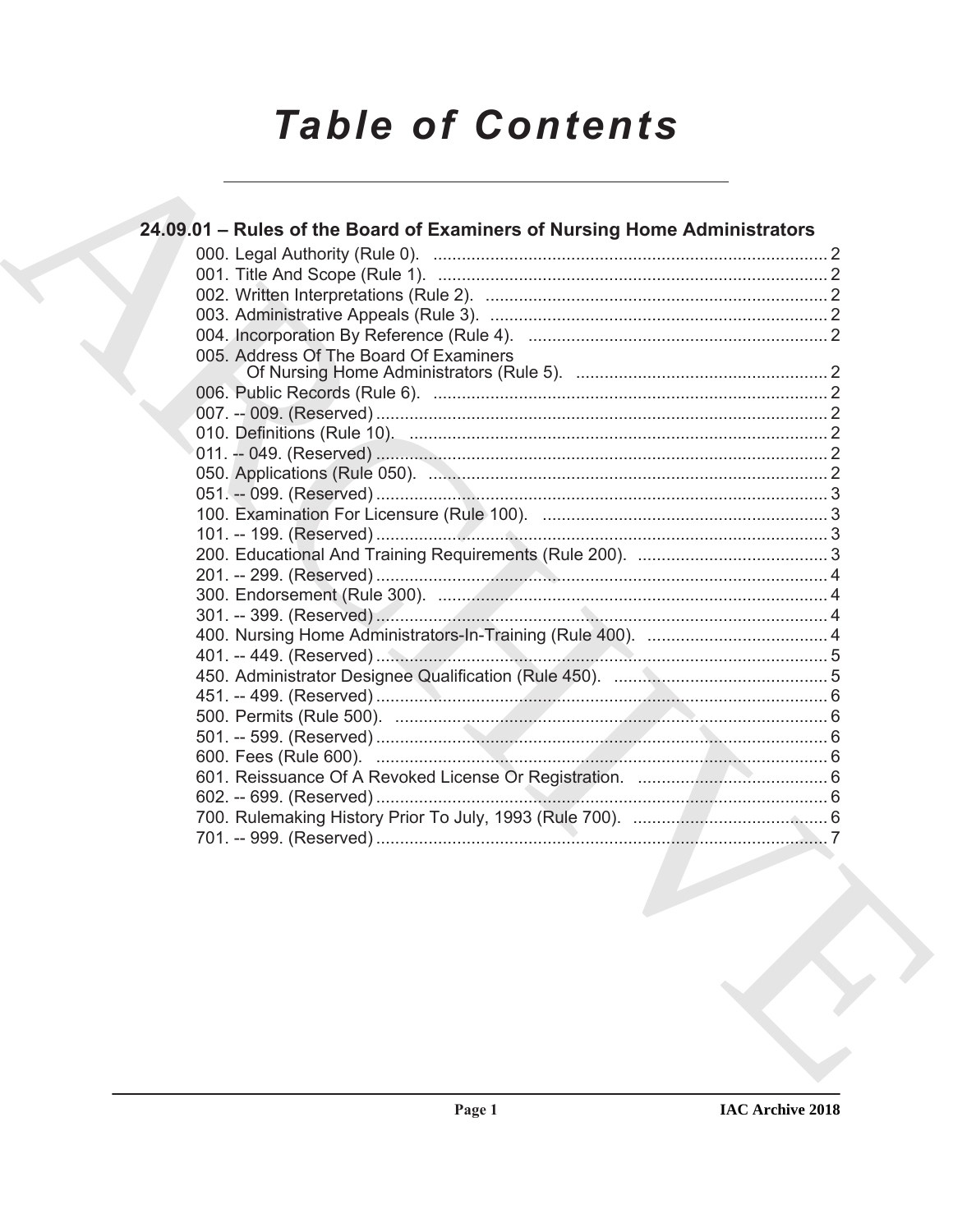#### **IDAPA 24 TITLE 09 CHAPTER 01**

#### <span id="page-1-0"></span>**24.09.01 – RULES OF THE BOARD OF EXAMINERS OF NURSING HOME ADMINISTRATORS**

#### <span id="page-1-21"></span><span id="page-1-1"></span>**000. LEGAL AUTHORITY (RULE 0).**

These rules are hereby prescribed and established pursuant to the authority vested in the Board of Examiners of Nursing Home Administrators by the provisions of Section 54-1604, Idaho Code.  $(7-1-93)$ 

#### <span id="page-1-23"></span><span id="page-1-2"></span>**001. TITLE AND SCOPE (RULE 1).**

These rules shall be cited as IDAPA 24.09.01, "Rules of the Board of Examiners of Nursing Home Administrators."  $(7-1-93)$ 

#### <span id="page-1-24"></span><span id="page-1-3"></span>**002. WRITTEN INTERPRETATIONS (RULE 2).**

The board may have written statements that pertain to the interpretation of the rules of this chapter. Such interpretations, if any, are available for public inspection and copying at cost in the main office of the Bureau of Occupational Licenses. (3-13-02)

#### <span id="page-1-13"></span><span id="page-1-4"></span>**003. ADMINISTRATIVE APPEALS (RULE 3).**

Administrative appeals shall be governed by the Administrative Procedure Act, Title 67, Chapter 52, Idaho Code. (3-13-02)

#### <span id="page-1-20"></span><span id="page-1-5"></span>**004. INCORPORATION BY REFERENCE (RULE 4).**

These rules do not incorporate by reference any document other than those sections of Idaho Code so referenced. (3-13-02)

#### <span id="page-1-12"></span><span id="page-1-6"></span>**005. ADDRESS OF THE BOARD OF EXAMINERS OF NURSING HOME ADMINISTRATORS (RULE 5).**

**CHAPTER OF**<br>
24.09.01 – RULES OF THE BOARD OF EXAMINERS OF NURSING HOME ADMINISTRATORS<br>
24.09.01 – RULES OF THE BOARD COPE ARC[HI](mailto:nha@ibol.idaho.gov)VES AND A SURFACE TO REPORT THE AND SOMETIME TO RELATE THE ANSES COPE ARCHIVES (10.45 minist The office of the Board of Examiners of Nursing Home Administrators is located within the Bureau of Occupational Licenses, 700 W. State Street, Boise, Idaho 83702. The Bureau is open between the hours of 8:00 a.m. and 5:00 p.m. each day except Saturdays, Sundays and holidays. The telephone number of the Board is (208) 334-3233. The Board's fax number is (208) 334-3945. The Board's e-mail address is nha@ibol.idaho.gov. The Board's official website is http://www.ibol.idaho.gov. (4-6-05) website is http://www.ibol.idaho.gov.

#### <span id="page-1-22"></span><span id="page-1-7"></span>**006. PUBLIC RECORDS (RULE 6).**

The records associated with the Board of Examiners of Nursing Home Administrators are subject to the provisions of the Idaho Public Records Act, Title 74, Chapter 1, Idaho Code. (3-13-02)

#### <span id="page-1-8"></span>**007. -- 009. (RESERVED)**

#### <span id="page-1-16"></span><span id="page-1-9"></span>**010. DEFINITIONS (RULE 10).**

<span id="page-1-17"></span>**01. Board**. The Board of Examiners of Nursing Home Administrators as prescribed in Section 54- 1601, Idaho Code. (7-1-93)

<span id="page-1-18"></span>**02. Bureau**. The Bureau of Occupational Licenses as prescribed in Sections 54-1603 and 67-2602, Idaho Code. (3-13-02)

<span id="page-1-19"></span>**03. NAB**. NAB shall mean the national association of boards of examiners for nursing home administrators. (4-6-05)

#### <span id="page-1-10"></span>**011. -- 049. (RESERVED)**

#### <span id="page-1-14"></span><span id="page-1-11"></span>**050. APPLICATIONS (RULE 050).**

Applications will be on forms approved by the Board. (4-6-05) (4-6-05)

<span id="page-1-15"></span>**01. Board Consideration**. No application will be considered for any action unless accompanied by the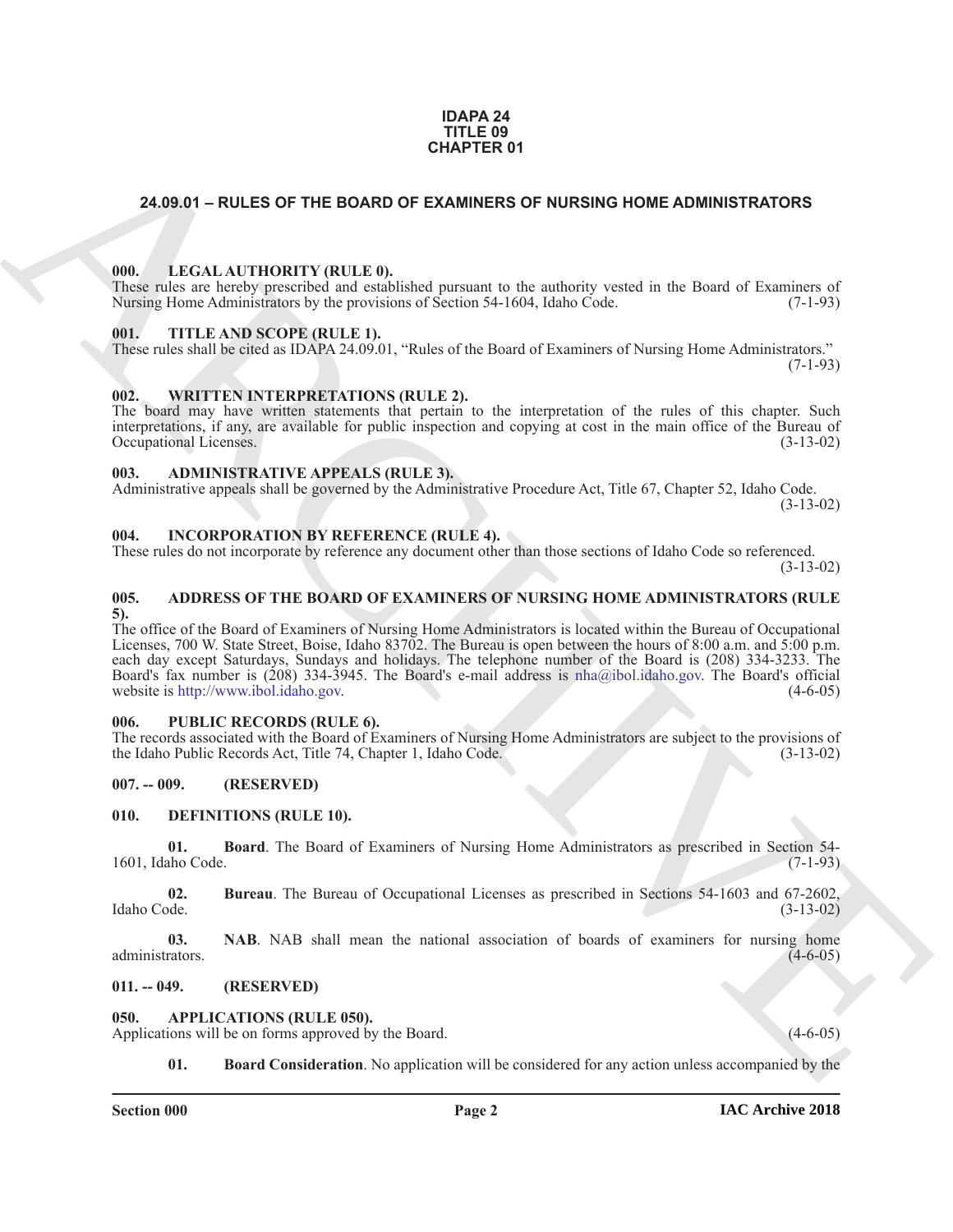### *Bureau of Occupational Licenses*

## *IDAHO ADMINISTRATIVE CODE IDAPA 24.09.01 – Rules of the Board of Examiners*

appropriate fees and until the required supporting documentation is received by the Bureau. (4-6-05)

<span id="page-2-4"></span>**02. Filing Deadline**. To be considered by the Board, properly completed applications must be received by the Bureau at least thirty (30) days prior to the first day of the month in which the Board will meet. (4-6-05)

<span id="page-2-5"></span>**03.** Lack of Activity. Applications on file with the Board that lack activity for any period of twelve this shall be terminated unless good cause is demonstrated to the Board. (4-6-05)  $(12)$  months shall be terminated unless good cause is demonstrated to the Board.

#### <span id="page-2-0"></span>**051. -- 099. (RESERVED)**

#### <span id="page-2-11"></span><span id="page-2-1"></span>**100. EXAMINATION FOR LICENSURE (RULE 100).**

<span id="page-2-14"></span>**Examination Fee**. The examination fee for the national examination shall be in the amount as determined by the National Association of Board of Examiners of Nursing Home Administrators and shall be paid to the entity administering said examination. The examination fee is in addition to the license fee provided for in Section 54-1604, sub-paragraph (g), Idaho Code. (3-10-00)

<span id="page-2-15"></span><span id="page-2-12"></span>**02. Good Moral Character**. Evidence of good moral character on the application form is to be signed by two (2) reputable individuals not more than one (1) of which may be a minister, priest, rabbi, or their equivalent and neither shall be members of the applicant's family. (7-1-93)

**Extrained the control of the section of the section of the section of the section of the section of the section of the section of the section of the section of the section of the section of the section of the section of 03. Content of Exam, Passing Scores**. The examination shall be that issued by the National Association of Board of Examiners of Nursing Home Administrators, and an examination pertaining to Idaho law and rules governing nursing homes. The passing of the National Association of Board of Examiners of Nursing Home Administrators examination shall be the scale score passing point as established by NAB. The passing score of the Idaho Laws and Rules Examination shall be seventy-five percent (75%). Idaho Laws and Rules Examination shall be seventy-five percent  $(75%)$ .

<span id="page-2-13"></span>**04. Date and Location of Exam**. Examinations shall be held at the location and at the times determined by the entity administering the national examination. The state examination shall be a take-home examination and be returned to the Board upon submission of the application. The applicant shall further certify to the Board that he or she has reviewed, understands, and will abide by the state laws and rules governing Nursing Home Administrators and facilities. (3-10-00)

<span id="page-2-16"></span>**05.** Suitability Requirements. An applicant shall be deemed to have met the suitability requirements to in Section 54-1605. Idaho Code, by compliance with sub-paragraphs 2 or 3 of that section. (7-1-93) referred to in Section 54-1605, Idaho Code, by compliance with sub-paragraphs 2 or 3 of that section.

#### <span id="page-2-6"></span><span id="page-2-2"></span>**101. -- 199. (RESERVED)**

#### <span id="page-2-3"></span>**200. EDUCATIONAL AND TRAINING REQUIREMENTS (RULE 200).**

<span id="page-2-8"></span>**01. Educational Requirements**. In order to be credited toward the educational requirements of the Act, a seminar or course of study must be relevant to nursing home administration as determined by the Board and sponsored by accredited universities or colleges, State or National health related associations, and/or approved by<br>NCERS (National Continuing Education Review Service). (7-1-93) NCERS (National Continuing Education Review Service).

<span id="page-2-10"></span>**02. Requirements for License Renewal**. The department shall refuse to renew a Nursing Home Administrators license unless the required fee is accompanied by evidence of having met the educational and training requirement set forth in these rules on the form provided for that purpose by the Bureau of Occupational Licenses. (7-1-98)

<span id="page-2-9"></span>**03. Renewal of License**. Applicants for renewal of license shall be required to attend a minimum of twenty (20) clock hours of courses approved under Subsection 200.01 within the preceding twelve-month (12) period. Licensees shall not be required to comply with this requirement during the first year in which they become licensed under this chapter. (4-2-08)

<span id="page-2-7"></span>**04. Credit Received Toward Renewal of License**. Credit received toward renewal of license may not be used again toward renewal of license for another license year. (7-1-98)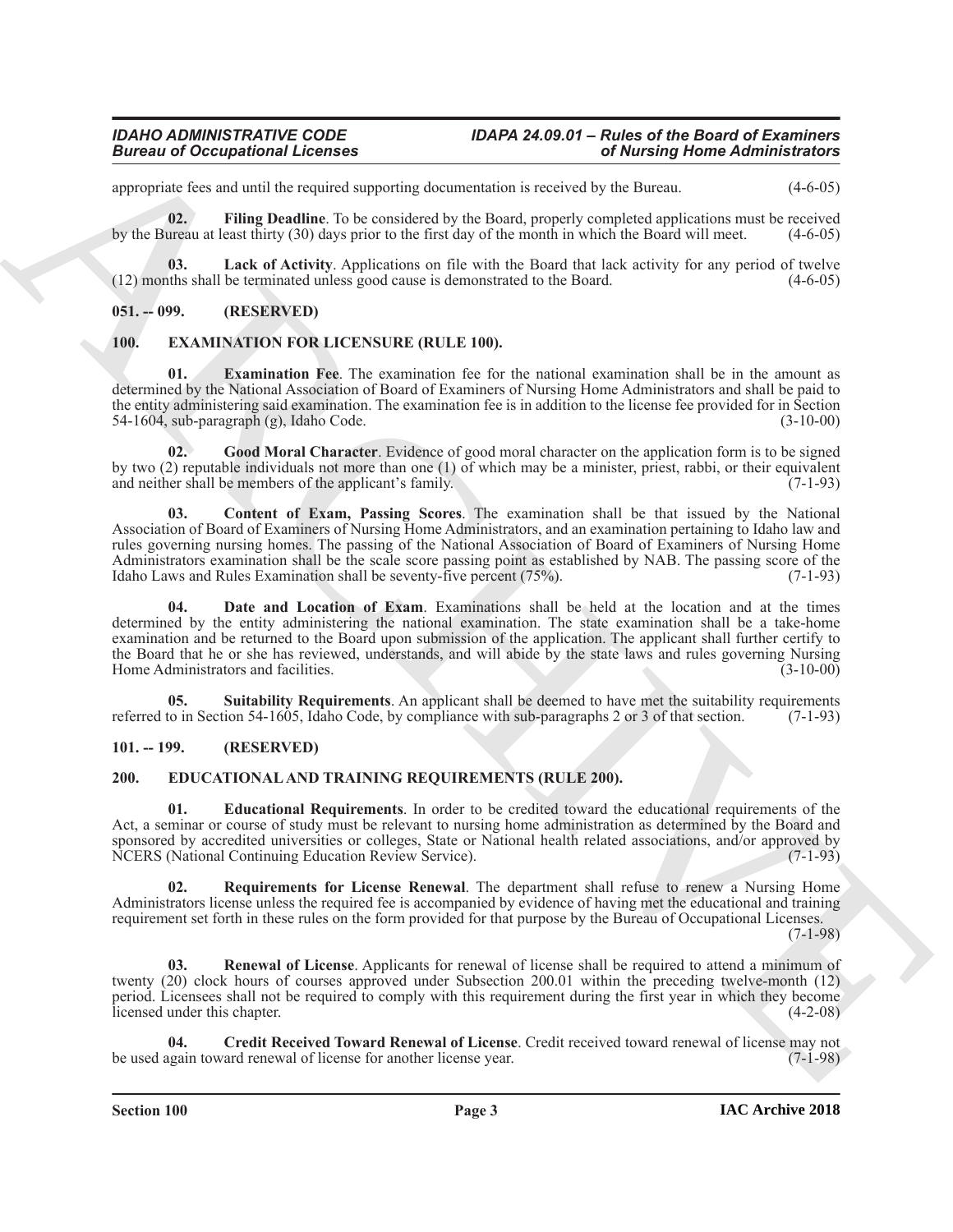<span id="page-3-0"></span>**201. -- 299. (RESERVED)**

#### <span id="page-3-4"></span><span id="page-3-1"></span>**300. ENDORSEMENT (RULE 300).**

Each applicant for licensure by endorsement shall be required to document compliance with each of the following requirements.

**01. A Valid License**. Hold a valid and current nursing home administrator license issued in another  $s$  state.  $(4-6-05)$ 

<span id="page-3-8"></span><span id="page-3-5"></span>**02. Experience/Education**. (3-30-07)

**a.** One thousand (1,000) hours of experience as an administrator in training in another state; or  $(7-1-18)T$ 

**b.** A total of one thousand (1,000) hours of combined experience obtained in an administrator in program and from practical experience as an administrator in another state; or  $(7-1-18)$ T training program and from practical experience as an administrator in another state; or

**c.** A master's degree in health administration related to long-term care from an accredited institution;<br>(3-30-07) or  $(3-30-07)$ 

**d.** A master's degree in health administration from an accredited institution and one (1) year nent experience in long-term care. management experience in long-term care.

**03. Criminal History**. Has not been found guilty or convicted or received a withheld judgment or suspended sentence for any felony or any crime involving moral turpitude or received discipline for a license offense in any state. (4-6-05)

<span id="page-3-9"></span><span id="page-3-7"></span>**04. National Examination**. Has taken and successfully passed the NAB examination. (4-6-05)

<span id="page-3-10"></span><span id="page-3-6"></span>**05. State Examination**. Has taken and successfully completed the state of Idaho examination.(4-6-05)

**06. Affidavit**. Has certified under oath to abide by the laws and rules governing the practice of nursing home administration in Idaho. (4-6-05)

#### <span id="page-3-2"></span>**301. -- 399. (RESERVED)**

#### <span id="page-3-13"></span><span id="page-3-11"></span><span id="page-3-3"></span>**400. NURSING HOME ADMINISTRATORS-IN-TRAINING (RULE 400).**

**EUCAL CONSULTATION CONTINUES AND ACCURACY CONTINUES AND ACCURACY CONTINUES AND ACCURACY (EVERY AND ACCURACY CONTINUES AND ACCURACY CONTINUES AND ACCURACY (EVERY AND ACCURACY CONTINUES AND ACCURACY (EVERY AND ACCURACY CON 01. Supervised Hour Requirements**. An individual must successfully complete one thousand (1,000) hours under the direct supervision of a licensed nursing home administrator in compliance with Section 54-1610, Idaho Code, and these rules in order to be eligible to take the examination. (7-1-18)T

<span id="page-3-14"></span>**02. Trainees**. A trainee must work on a full time basis in any capacity in an Idaho licensed nursing home setting. Full time shall be at least a thirty-two (32) hour per week work schedule with consideration for normal leave taken. (7-1-18)T leave taken. (7-1-18)T

**a.** Each trainee shall register with the Board as a Nursing Home Administrator-In-Training (AIT) by submitting an application provided by the Board together with the required fee. The effective date of each AIT program shall be the date the Board approves the application. (3-13-02) program shall be the date the Board approves the application.

**b.** Reports for those trainees employed in a nursing home must be submitted to the Board after completion of each five hundred (500) hour increment and reflect that the preceptor of the trainee has instructed, assisted and given assignments as deemed necessary to fulfill the requirements of Subsection 400.03. (7-1-18)T

<span id="page-3-12"></span>**03. Nursing Home Administrator-in-Training Requirements**. A Nursing Home Administrator-in-Training shall be required to train in all domains of nursing home administration including the following: (4-7-11)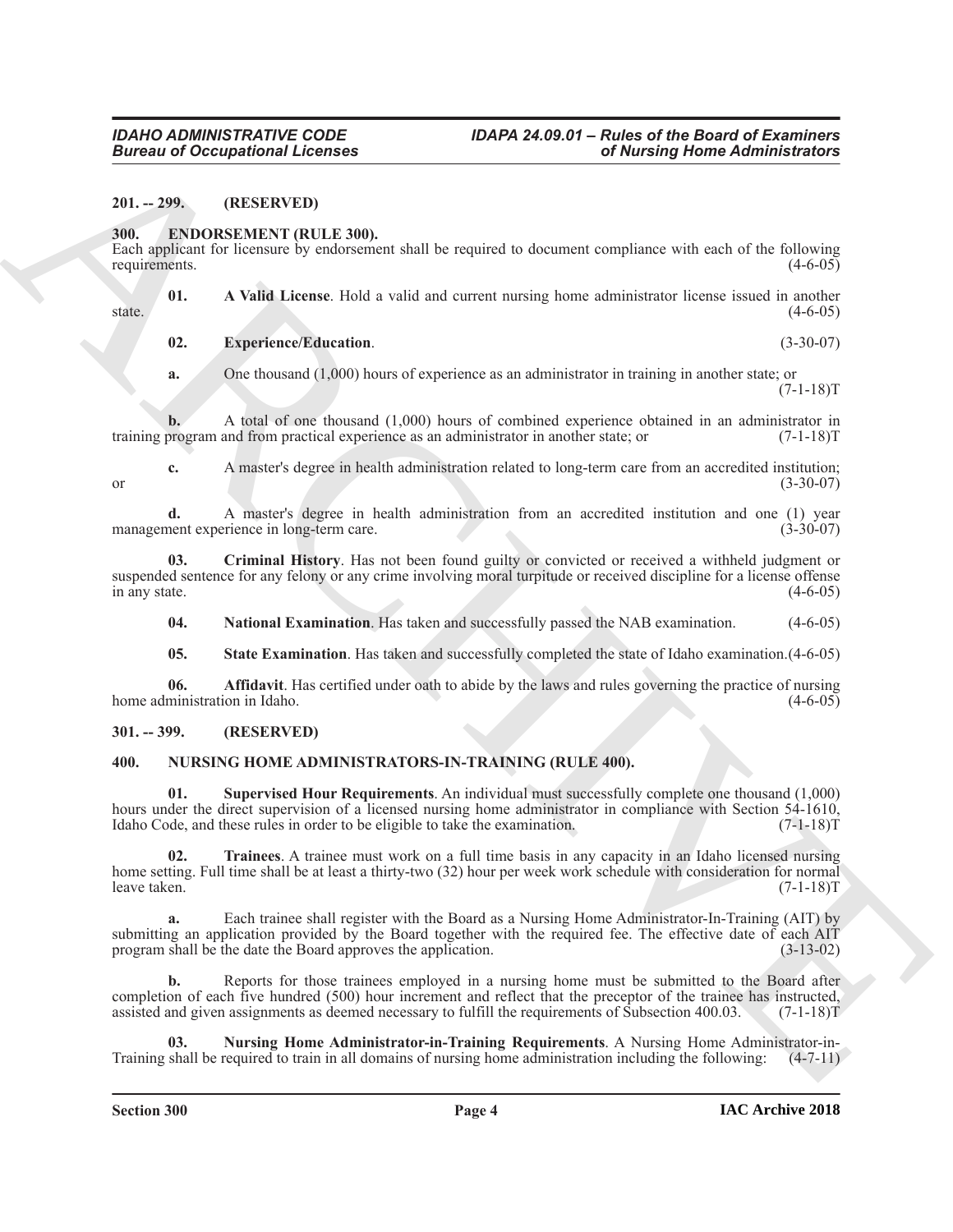|                                                                          | <b>Bureau of Occupational Licenses</b>                                                                                                                                                                                                                                                                                                                                                                                                                                                                                                                                                                                                                                                 | of Nursing Home Administrators             |
|--------------------------------------------------------------------------|----------------------------------------------------------------------------------------------------------------------------------------------------------------------------------------------------------------------------------------------------------------------------------------------------------------------------------------------------------------------------------------------------------------------------------------------------------------------------------------------------------------------------------------------------------------------------------------------------------------------------------------------------------------------------------------|--------------------------------------------|
| a.                                                                       | Resident Care Management.                                                                                                                                                                                                                                                                                                                                                                                                                                                                                                                                                                                                                                                              | $(7-1-98)$                                 |
| $b$ .                                                                    | Personnel Management.                                                                                                                                                                                                                                                                                                                                                                                                                                                                                                                                                                                                                                                                  | $(7-1-93)$                                 |
| c.                                                                       | Financial Management.                                                                                                                                                                                                                                                                                                                                                                                                                                                                                                                                                                                                                                                                  | $(7-1-93)$                                 |
| d.                                                                       | Environmental Management.                                                                                                                                                                                                                                                                                                                                                                                                                                                                                                                                                                                                                                                              | $(7-1-98)$                                 |
| e.                                                                       | Meeting Regulations and Governing Entities Directives.                                                                                                                                                                                                                                                                                                                                                                                                                                                                                                                                                                                                                                 | $(7-1-98)$                                 |
| f.                                                                       | Organizational Management.                                                                                                                                                                                                                                                                                                                                                                                                                                                                                                                                                                                                                                                             | $(7-1-98)$                                 |
|                                                                          | Completion of a specialized course of study in nursing home long-term health care administration<br>approved by NAB or otherwise approved by the Board.                                                                                                                                                                                                                                                                                                                                                                                                                                                                                                                                | $(4-6-05)$                                 |
| 04.                                                                      | <b>Facility Administrator.</b> The trainee must spend no less than thirty-two (32) hours a month with<br>the preceptor in a training and/or observational situation in the six $(6)$ domains of nursing home administration as<br>outlined in Subsection 400.03. Time spent with the preceptor must be in addition to the full time work that the trainee<br>must perform under Subsection 400.02, unless the Administrator-in-Training role is designated as a full time training<br>position. Collectively, during the training period, reports must reflect particular emphasis on all six (6) domains of<br>nursing home administration during the time spent in the nursing home. | $(7-1-18)T$                                |
| 05.                                                                      | <b>Preceptor Certification.</b>                                                                                                                                                                                                                                                                                                                                                                                                                                                                                                                                                                                                                                                        | $(7-1-93)$                                 |
| a.                                                                       | A nursing home administrator who serves as a preceptor for a nursing home administrator-in-<br>training must be certified by the Board of Examiners of Nursing Home Administrators. The Board will certify the<br>Idaho licensed nursing home administrator to be a preceptor who:                                                                                                                                                                                                                                                                                                                                                                                                     | $(7-1-98)$                                 |
|                                                                          | Is currently practicing as a nursing home administrator and who has practiced a minimum of two<br>(2) consecutive years as a nursing home administrator; and                                                                                                                                                                                                                                                                                                                                                                                                                                                                                                                           | $(7-1-98)$                                 |
| ii.                                                                      | Who successfully completes a six (6) clock hour preceptor orientation course approved by the                                                                                                                                                                                                                                                                                                                                                                                                                                                                                                                                                                                           |                                            |
|                                                                          |                                                                                                                                                                                                                                                                                                                                                                                                                                                                                                                                                                                                                                                                                        |                                            |
|                                                                          | The orientation course will cover the philosophy, requirements and practical application of the<br>nursing home administrator-in-training program and a review of the six (6) phases of nursing home administration as                                                                                                                                                                                                                                                                                                                                                                                                                                                                 |                                            |
| c.                                                                       | The preceptor must be re-certified by the Board every ten $(10)$ years.                                                                                                                                                                                                                                                                                                                                                                                                                                                                                                                                                                                                                | $(7-1-93)$<br>$(7-1-93)$<br>$(4 - 7 - 11)$ |
|                                                                          | (RESERVED)                                                                                                                                                                                                                                                                                                                                                                                                                                                                                                                                                                                                                                                                             |                                            |
|                                                                          | ADMINISTRATOR DESIGNEE QUALIFICATION (RULE 450).<br>In order to practice as an administrator designee, an individual shall register with the Board as an Administrator<br>Designee by submitting an application and providing documentation of each the following requirements.                                                                                                                                                                                                                                                                                                                                                                                                        | $(3-13-02)$                                |
| Board.<br>outlined in Subsection 400.03.<br>$401. - 449.$<br>450.<br>01. | <b>Good Moral Character.</b>                                                                                                                                                                                                                                                                                                                                                                                                                                                                                                                                                                                                                                                           | $(3-13-02)$                                |
| a.                                                                       | Submit references of good moral character from not less than three (3) persons other than relatives.                                                                                                                                                                                                                                                                                                                                                                                                                                                                                                                                                                                   | $(3-13-02)$                                |
| b.<br>turpitude.                                                         | Certify they have not been found guilty or convicted of a felony or a misdemeanor involving moral                                                                                                                                                                                                                                                                                                                                                                                                                                                                                                                                                                                      | $(3-13-02)$                                |

#### <span id="page-4-6"></span><span id="page-4-5"></span>**05. Preceptor Certification**. (7-1-93)

#### <span id="page-4-0"></span>**401. -- 449. (RESERVED)**

#### <span id="page-4-2"></span><span id="page-4-1"></span>**450. ADMINISTRATOR DESIGNEE QUALIFICATION (RULE 450).**

<span id="page-4-4"></span><span id="page-4-3"></span>

|  | <b>Good Moral Character.</b> |  |  | $(3-13-02)$ |  |  |  |
|--|------------------------------|--|--|-------------|--|--|--|
|--|------------------------------|--|--|-------------|--|--|--|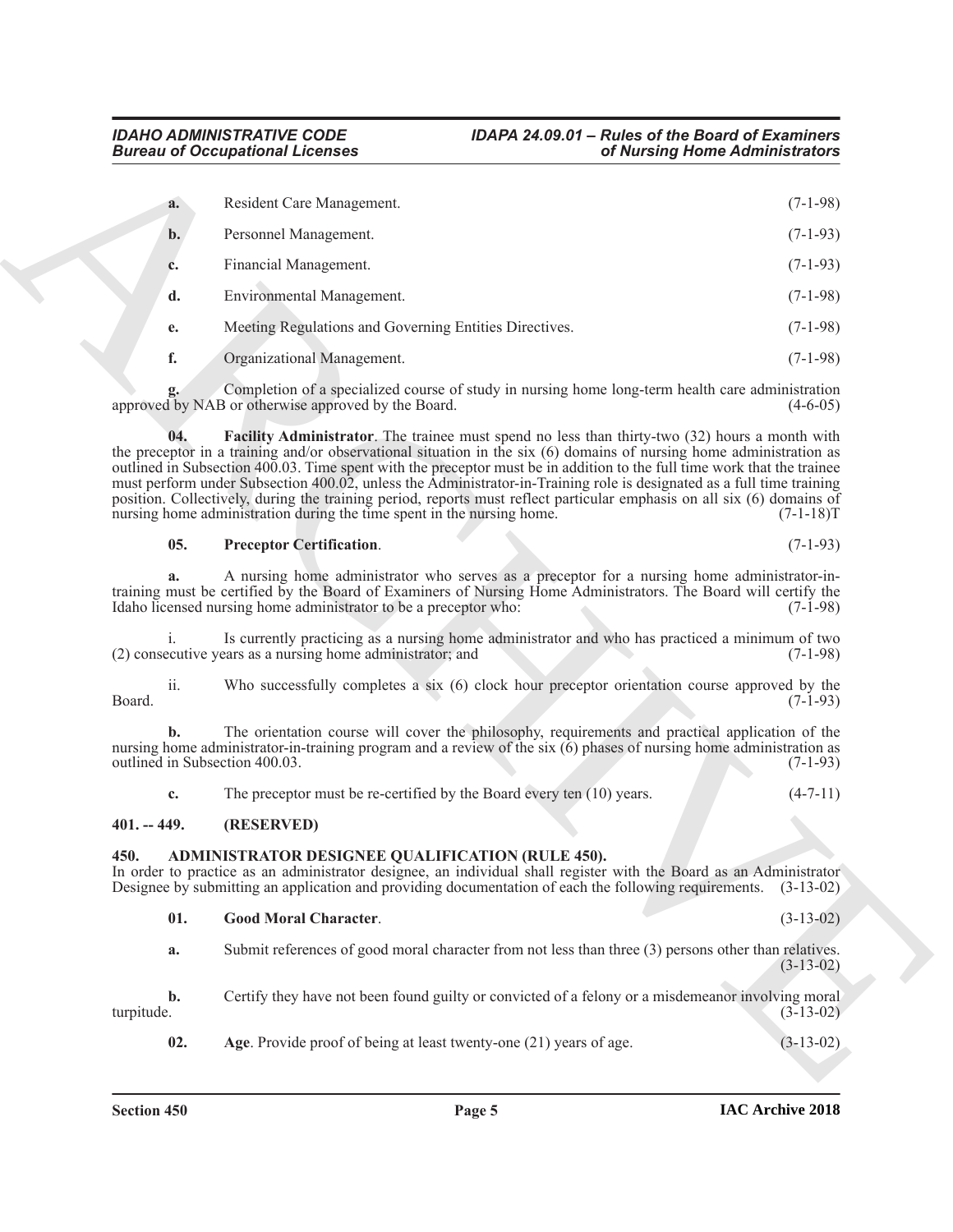### *Bureau of Occupational Licenses*

## <span id="page-5-8"></span>*IDAHO ADMINISTRATIVE CODE IDAPA 24.09.01 – Rules of the Board of Examiners*

#### <span id="page-5-9"></span><span id="page-5-7"></span><span id="page-5-0"></span>**451. -- 499. (RESERVED)**

#### <span id="page-5-17"></span><span id="page-5-15"></span><span id="page-5-1"></span>**500. PERMITS (RULE 500).**

#### <span id="page-5-16"></span><span id="page-5-2"></span>**501. -- 599. (RESERVED)**

#### <span id="page-5-13"></span><span id="page-5-11"></span><span id="page-5-10"></span><span id="page-5-3"></span>**600. FEES (RULE 600).**

| <b>Bureau of Occupational Licenses</b> |                                             |                                                                                                                                                                                                                                                       | of Nursing Home Administrators |  |
|----------------------------------------|---------------------------------------------|-------------------------------------------------------------------------------------------------------------------------------------------------------------------------------------------------------------------------------------------------------|--------------------------------|--|
|                                        | 03.                                         | <b>Education</b> . Provide proof of either:                                                                                                                                                                                                           | $(3-13-02)$                    |  |
|                                        | a.                                          | A bachelors degree from an approved college or university, or                                                                                                                                                                                         | $(3-13-02)$                    |  |
|                                        | h.                                          | Two (2) years of satisfactory practical experience in nursing home administration or a related<br>health administration area for each year of the required education as set forth in Section 54-1605(3), Idaho Code;                                  | $(3-13-02)$                    |  |
|                                        | 04.                                         | <b>Experience</b> . Provide proof of having one (1) year of management experience in a skilled nursing<br>facility. Experience documented in Subsection 450.03.b. may also be used to meet this requirement.                                          | $(3-13-02)$                    |  |
|                                        | 05.                                         | Authorization. Submit an agreement signed by an Idaho Licensed Nursing Home Administrator<br>who will act as a consultant to assist the designee in administrating the facility.                                                                      | $(3-13-02)$                    |  |
| $451 - 499.$                           |                                             | (RESERVED)                                                                                                                                                                                                                                            |                                |  |
| 500.                                   | PERMITS (RULE 500).                         |                                                                                                                                                                                                                                                       |                                |  |
|                                        | 01.                                         | <b>Requirements for Issuance</b> . A temporary permit may be issued for one (1) year upon application<br>and payment of fees. No more than one (1) temporary permit may be granted to any applicant for any reason.                                   | $(7-1-98)$                     |  |
|                                        | 02.<br>successful application to the Board. | Issuance of a Temporary Permit Does Not Obligate the Board. Issuance of a temporary permit<br>does not obligate the board to subsequently issue a license. Issuance of a subsequent license depends upon a                                            | $(7-1-98)$                     |  |
| $501. - 599.$                          |                                             | (RESERVED)                                                                                                                                                                                                                                            |                                |  |
| 600.                                   | FEES (RULE 600).                            |                                                                                                                                                                                                                                                       |                                |  |
|                                        | 01.                                         | <b>Original License and Annual Renewal Fee.</b>                                                                                                                                                                                                       | $(3-13-02)$                    |  |
|                                        | a.                                          | Original license fee -- two hundred dollars (\$200).                                                                                                                                                                                                  | $(4-6-15)$                     |  |
|                                        | $\mathbf{b}$ .                              | Annual renewal fee -- two hundred dollars (\$200).                                                                                                                                                                                                    | $(4-6-15)$                     |  |
|                                        | 02.                                         | <b>Application Fees.</b>                                                                                                                                                                                                                              | $(3-10-00)$                    |  |
|                                        | a.                                          | Original application fee -- two hundred dollars (\$200).                                                                                                                                                                                              | $(4-6-15)$                     |  |
|                                        | b.                                          | Endorsement application fee -- two hundred dollars (\$200).                                                                                                                                                                                           | $(4-6-15)$                     |  |
|                                        | 03.                                         | <b>Temporary Fee.</b>                                                                                                                                                                                                                                 | $(3-13-02)$                    |  |
|                                        | a.                                          | Temporary permit fee -- one hundred dollars (\$100).                                                                                                                                                                                                  | $(3-13-02)$                    |  |
|                                        | $\mathbf{b}$ .                              | Administrator-In-Training registration fee -- one hundred dollars (\$100).                                                                                                                                                                            | $(3-13-02)$                    |  |
|                                        | 04.                                         | License Reinstatement Fee. License reinstatement fee -- one hundred dollars (\$100).                                                                                                                                                                  | $(3-13-02)$                    |  |
| 601.                                   |                                             | <b>REISSUANCE OF A REVOKED LICENSE OR REGISTRATION.</b><br>Application for the re-issuance of a license shall be made on the same form as an applicant for an original license and<br>submit to a special examination at the discretion of the Board. | $(7-1-98)$                     |  |
| $602. - 699.$                          |                                             | (RESERVED)                                                                                                                                                                                                                                            |                                |  |
|                                        |                                             |                                                                                                                                                                                                                                                       |                                |  |

#### <span id="page-5-18"></span><span id="page-5-14"></span><span id="page-5-12"></span><span id="page-5-5"></span><span id="page-5-4"></span>**602. -- 699. (RESERVED)**

#### <span id="page-5-6"></span>**700. RULEMAKING HISTORY PRIOR TO JULY, 1993 (RULE 700).**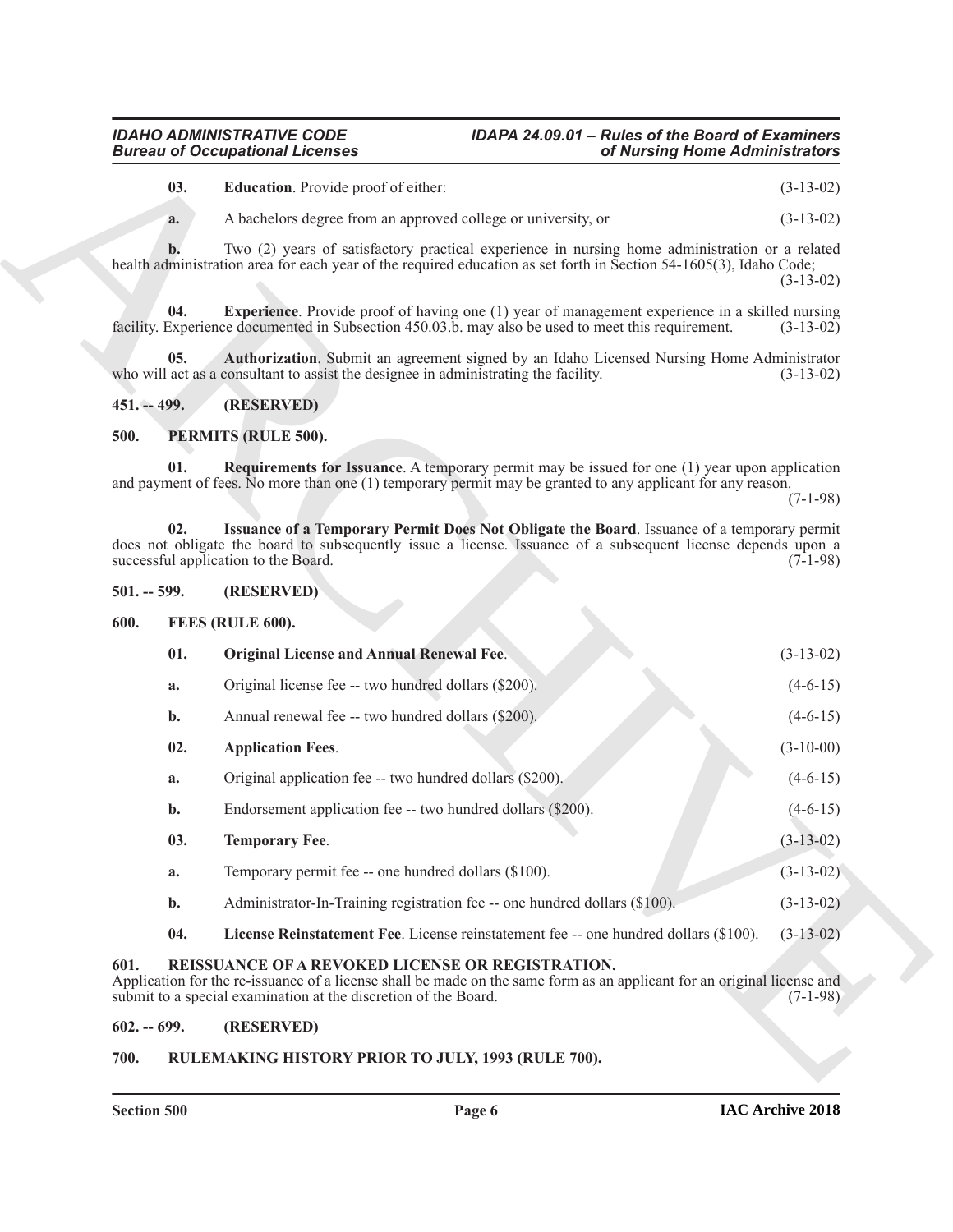**REGISTER** Adoption date December 7, 1978 Effective date January 1, 1979 Adoption date December 24, 1985 Effective date January 13, 1986 Effective date January 18, 1990 Adoption date March 26, 1993 Effective date April 15, 1993 (7-1-93)

#### <span id="page-6-0"></span>**701. -- 999. (RESERVED)**